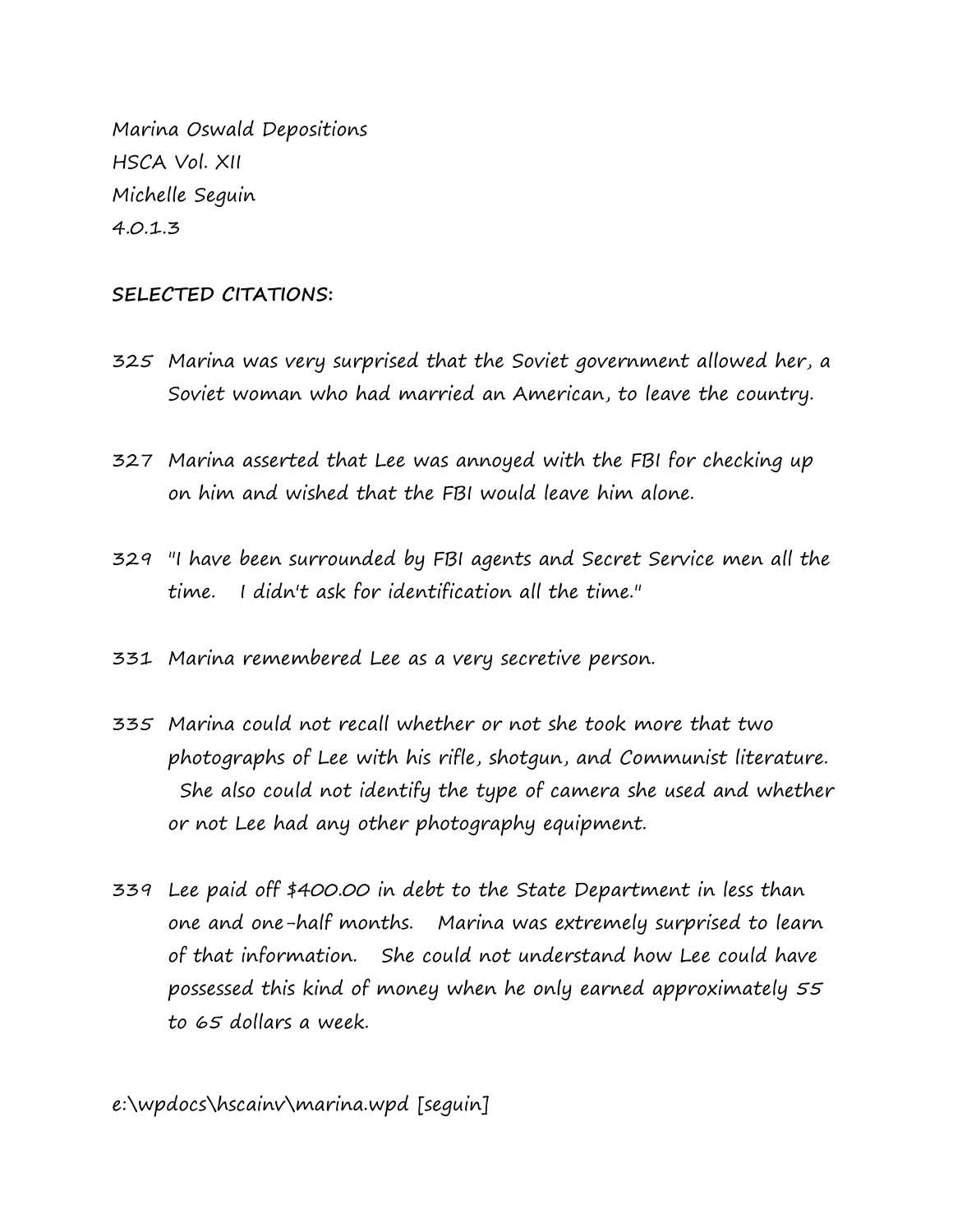- 341 "In the earlier testimonies to the FBI sometimes when I was very difficult and didn't want to answer the questions, sometimes it has come up, 'Well, would you like to live in this country?' I felt it was a little threat. I didn't know if I had a constitutional right to anything then."
- 342 Marina stated that Priscilla Johnson McMillan told her that she did not interview Lee in Minsk because he granted the interview to another female reporter.
- 351 In Minsk, Lee was introduced to Marina as "Alex Oswald."
- 353 Lee never discussed his suicide attempt with Marina. She learned about it after the assassination.
- 361 While in Russia, Lee listened to President Kennedy speak over the radio. Marina recalled Lee saying that he was very proud of the new President of his country.
- 387 At the time of General Walker's shooting, George de Mohrenschildt was the Oswalds' closest friend.
- 387 Shortly after the Walker shooting, Lee and Marina moved to New Orleans.
- 402 Marina attempted to visit Lee at the Reilly Coffee Co., his place of work. When she arrived and asked to see him, someone told her

e:\wpdocs\hscainv\marina.wpd [seguin]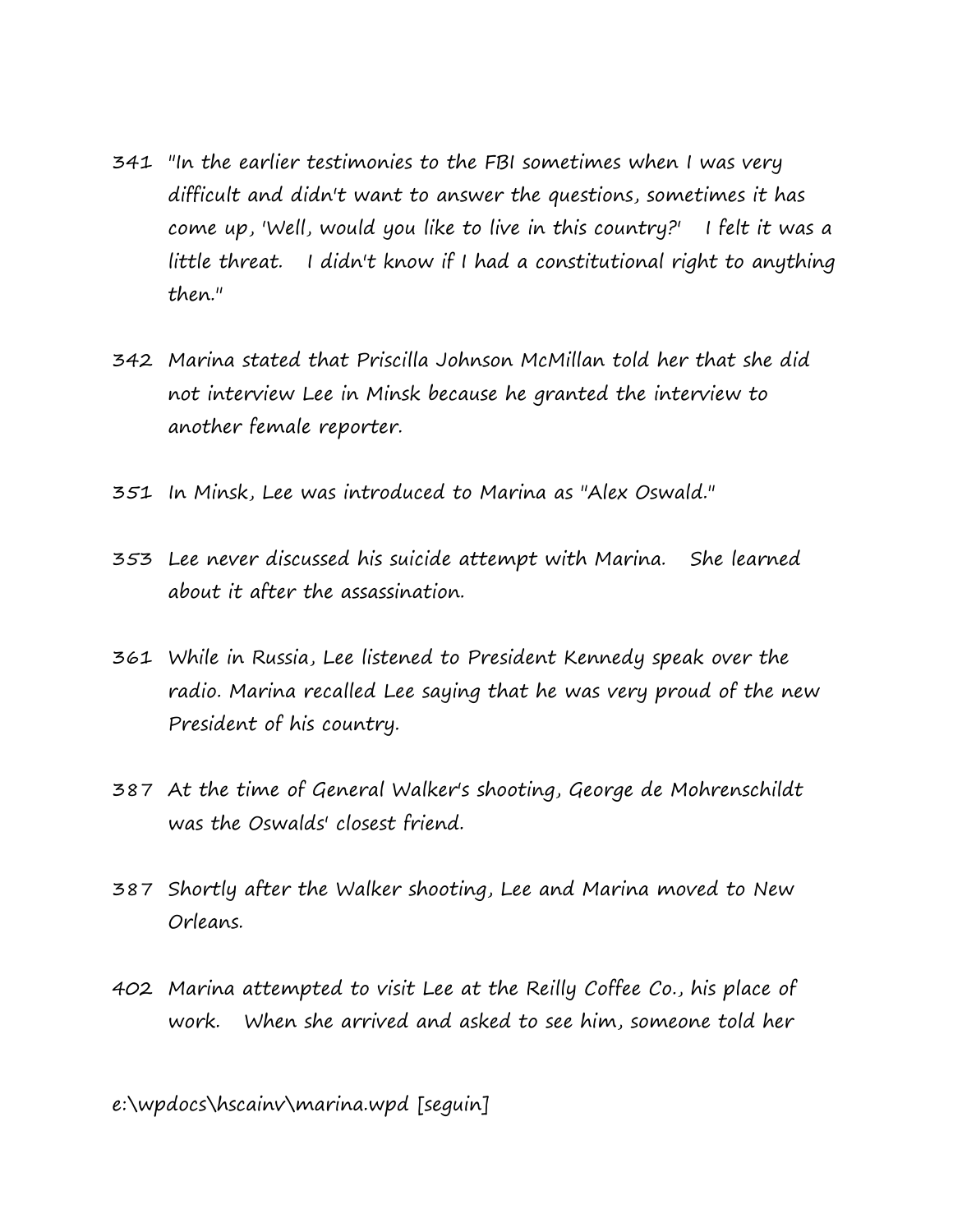that no one by the name of Lee Oswald worked at the company.

- 413 Marina asserted that Lee liked President Kennedy.
- 416 After the assassination, Marina was taken to a hotel by the Secret Service. She testified that she liked the Secret Service agents and that they were very helpful.
- 422 Marina does not remember discovering some bus tickets that Lee had allegedly used to go back and forth to Mexico.
- 423 "Well, knowing Lee as little as I know of him and the unpredictable steps that he would take in his life, I cannot say anything that he might do, but as a person that I knew and then when I was working with Priscilla there was so little I knew of him, I think as secretive as he was I would be surprised if he would take orders or be confining somebody. I doubt it. I don't know."
- 425 Marina did not read the manuscript of Priscilla McMillan's book before it was published.
- 433 "At the beginning, if it is possible to understand for people, I am just a human being and I did try to protect Lee -- that was my natural instinct that I followed. Some things I did not want to talk about because I tried to protect Lee. So they can hold this against me, there is nothing I can do about it.

I had to protect myself, too. I didn't have any home to turn back to. I was not eligible or qualified to live right here so I

e:\wpdocs\hscainv\marina.wpd [seguin]